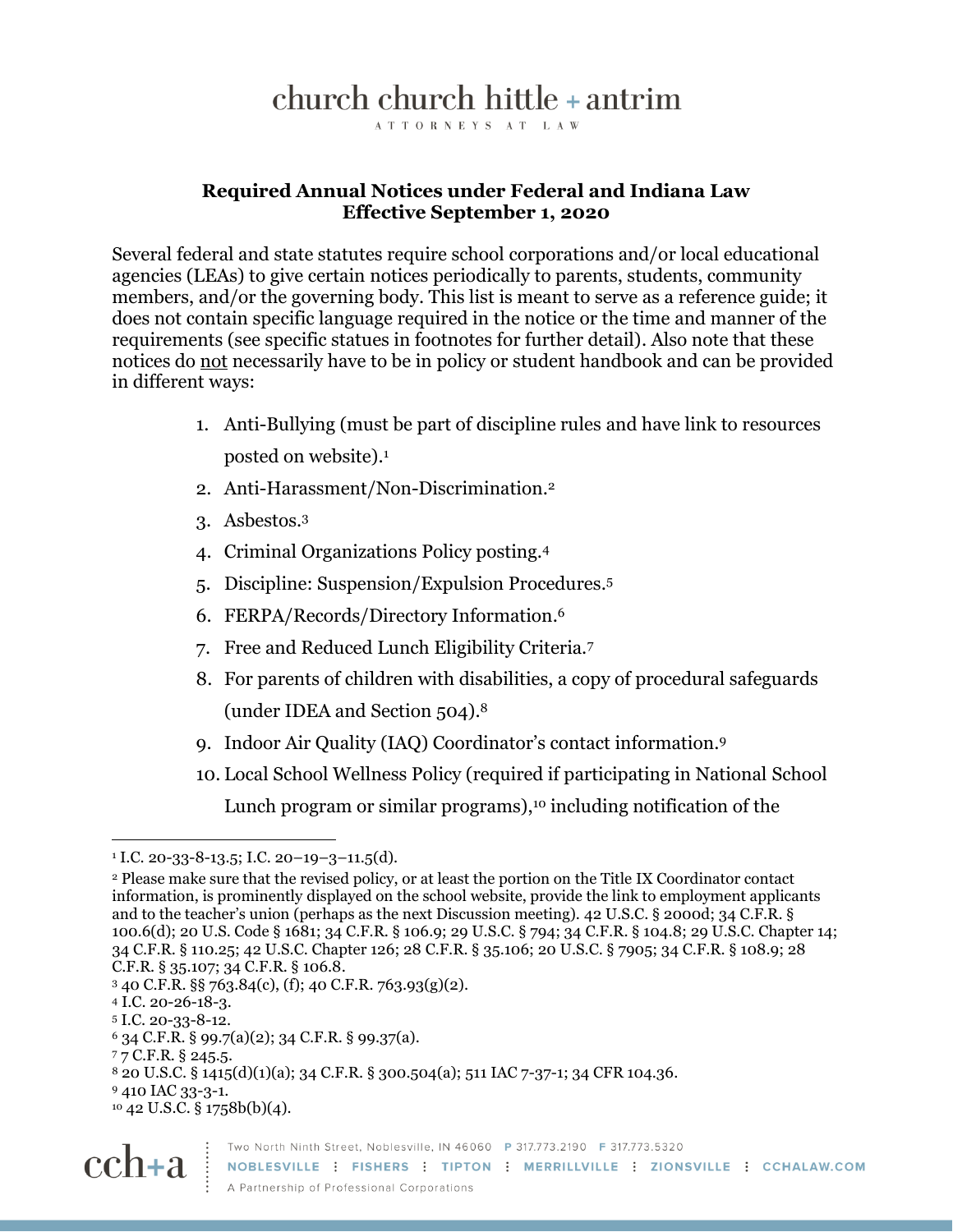process to request meal modifications that accommodate children with disabilities and for resolving disputes.<sup>11</sup>

- 11. Meningococcal Disease (administration required to inform parents of disease and vaccine).<sup>12</sup>
- 12. McKinney Vento Act notification of education rights to homeless students.<sup>13</sup>
- 13. Option to opt out of releasing student information to military recruiters. 14
- 14. Pesticides. 15
- 15. Pupil Protection Rights Amendment notification of policies on surveying students, instructional materials, physical examinations, personal information used for marketing, etc., and when surveys or examinations may be held.<sup>16</sup>
	- i. Notification of parental rights to inspect instructional materials used in connection with instruction on human sexuality.<sup>17</sup> (This Indiana statute also requires school to send two consent forms to the parent giving them a chance to opt-out of human sexuality instruction. The parent has 21 days to respond to the first consent form, then the school must send a second form. The parent has 10 days to respond to that form. If no response is received, the student will receive the instruction on human sexuality.)
- 16. Restraint & Seclusion (distribution of policy to parents and public).<sup>18</sup>
- 17. Social Media (dependent on e-rate funding under the Children's Internet Protection Act (CIPA), only required if not in policy). 19

<sup>11</sup> 7 C.F.R. §§ 15b.25, 15b.6 (b); [https://fns-prod.azureedge.net/sites/default/files/cn/SP59-2016os.pdf.](https://fns-prod.azureedge.net/sites/default/files/cn/SP59-2016os.pdf) <sup>12</sup> I.C. 20-30-5-18.

<sup>13</sup> 42 U.S.C. § 11432(e)(3)(C)(i).

<sup>14</sup> 20 U.S.C. § 7908.

<sup>&</sup>lt;sup>15</sup> 357 IAC 1-16.

<sup>16</sup> 20 U.S.C. § 1232h(c)(2).

<sup>17</sup> The Pupil Protection Rights Amendment is federal law; however, there is an almost-identical Indiana statute at I.C. 20-30-5-17 which includes state-specific language on informing parents about their right to inspect instructional materials used in connection with instruction on human sexuality. <sup>18</sup> I.C. § 20-20-40-13(E).

<sup>&</sup>lt;sup>19</sup> 20 USCA § 6301.